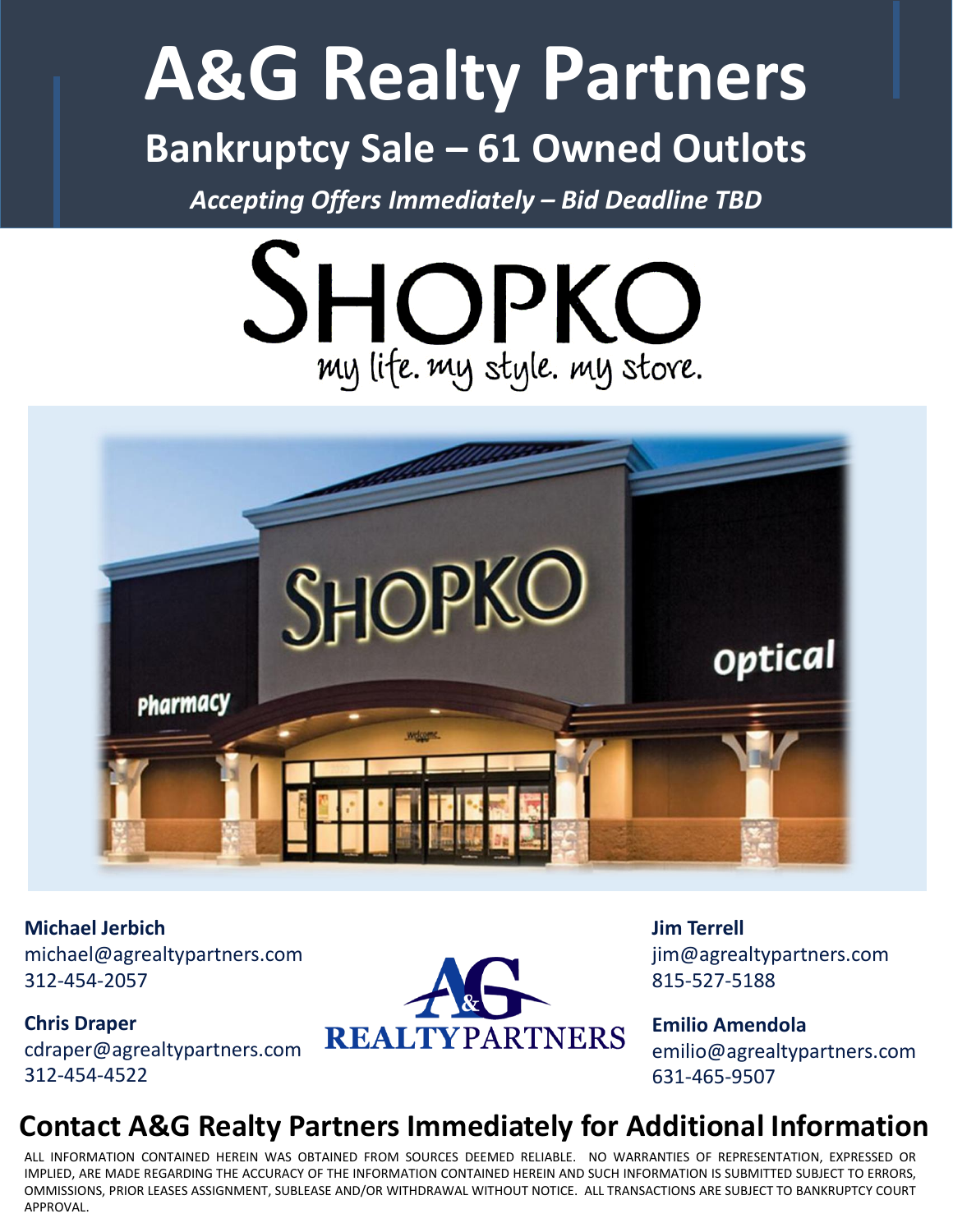

| <b>Location #</b> | <b>Property Type</b> | <b>Address</b>         | <b>City</b>         |           | State Acres |
|-------------------|----------------------|------------------------|---------------------|-----------|-------------|
| 142 - Outlot 1    | <b>Owned Outlot</b>  | 4810 Avenue O          | <b>Fort Madison</b> | IA        | 5.38        |
| 52 - Outlot 1     | <b>Owned Outlot</b>  | 615 S Monroe Ave       | <b>Mason City</b>   | IA        | 2.26        |
| 669 - Outlot 2    | <b>Owned Outlot</b>  | 1345 S Frederick Ave   | Oelwein             | IA        | 3.93        |
| 669 - Outlot 1    | <b>Owned Outlot</b>  | 1345 S Frederick Ave   | Oelwein             | IA        | 3.26        |
| 671 - Outlot 1    | <b>Owned Outlot</b>  | 819 11Th Ave Sw        | Waukon              | IA        | 0.99        |
| 125 - Outlot 1    | <b>Owned Outlot</b>  | 555 W South St         | Freeport            | IL        | 1.5         |
| 125 - Outlot 2    | <b>Owned Outlot</b>  | 555 W South St         | Freeport            | L         | 0.96        |
| 125 - Outlot 3    | <b>Owned Outlot</b>  | 555 W South St         | Freeport            | IL        | 0.96        |
| 140 - Outlot 2    | <b>Owned Outlot</b>  | 1964 W Morton Ave      | Jacksonville        | L         | 0.86        |
| 140 - Outlot 1    | <b>Owned Outlot</b>  | 1964 W Morton Ave      | Jacksonville        | IL        | 1.29        |
| 145 - Outlot 1    | <b>Owned Outlot</b>  | N/A                    | Monmouth            | IL        | 3.1         |
| 640 - Outlot 1    | <b>Owned Outlot</b>  | 700 Progress Blvd      | Tuscola             | IL        | 1.65        |
| 727 - Outlot 1    | <b>Owned Outlot</b>  | <b>Hwy 231 S Rr6</b>   | <b>Bloomfield</b>   | IN        | 0.64        |
| 726 - Outlot 1    | <b>Owned Outlot</b>  | One Loogootee Plaza    | Loogootee           | IN        | 0.56        |
| 726 - Outlot 2    | <b>Owned Outlot</b>  | One Loogootee Plaza    | Loogootee           | IN        | 0.39        |
| 3146 - Outlot 1   | <b>Owned Outlot</b>  | 805 Teke Burton Drive  | Mitchell            | IN        | 0.66        |
| 3146 - Outlot 2   | <b>Owned Outlot</b>  | 805 Teke Burton Drive  | Mitchell            | IN        | 1.55        |
| 639 - Outlot 1    | <b>Owned Outlot</b>  | 840 N Us Highway 41    | Rockville           | IN        | 0.78        |
| 703 - Outlot 1    | <b>Owned Outlot</b>  | 300 Cross St           | <b>Burlington</b>   | <b>KS</b> | 1.7         |
| 730 - Outlot 1    | <b>Owned Outlot</b>  | 657 W. Main Connector  | Hodgenville         | <b>KY</b> | 0.45        |
| 123 - Outlot 2    | <b>Owned Outlot</b>  | 900 Memorial Rd        | Houghton            | MI        | 0.53        |
| 123 - Outlot 1    | <b>Owned Outlot</b>  | 900 Memorial Rd        | Houghton            | MI        | 0.55        |
| 11 - Outlot 1     | <b>Owned Outlot</b>  | 500 S Carpenter Ave    | Kingsford           | MI        | 1.32        |
| 11 - Outlot 2     | <b>Owned Outlot</b>  | 500 S Carpenter Ave    | Kingsford           | MI        | 1.33        |
| 60 - Outlot 1     | <b>Owned Outlot</b>  | 2610 Bridge Ave        | Albert Lea          | <b>MN</b> | 0.77        |
| 114 - Outlot 1    | <b>Owned Outlot</b>  | 801 W Central Entrance | Duluth              | <b>MN</b> | 0.54        |
| 25 - Outlot 1     | <b>Owned Outlot</b>  | 1200 Susan Dr          | Marshall            | <b>MN</b> | 0.65        |
| 61 - Outlot 1     | <b>Owned Outlot</b>  | 501 Hwy. 10 Se         | Saint Cloud         | <b>MN</b> | 0.64        |
| 749 - Outlot 1    | <b>Owned Outlot</b>  | Heckman Ct             | Saint James         | <b>MN</b> | 5.09        |
| 768 - Outlot 1    | <b>Owned Outlot</b>  | 804 Us-2               | Glasgow             | MT        | 0.31        |

ALL INFORMATION CONTAINED HEREIN WAS OBTAINED FROM SOURCES DEEMED RELIABLE. NO WARRANTIES OF REPRESENTATION, EXPRESSED OR IMPLIED, ARE MADE REGARDING THE ACCURACY OF THE INFORMATION CONTAINED HEREIN AND SUCH INFORMATION IS SUBMITTED SUBJECT TO ERRORS, OMMISSIONS, PRIOR LEASES ASSIGNMENT, SUBLEASE AND/OR WITHDRAWAL WITHOUT NOTICE. ALL TRANSACTIONS ARE SUBJECT TO BANKRUPTCY COURT APPROVAL.